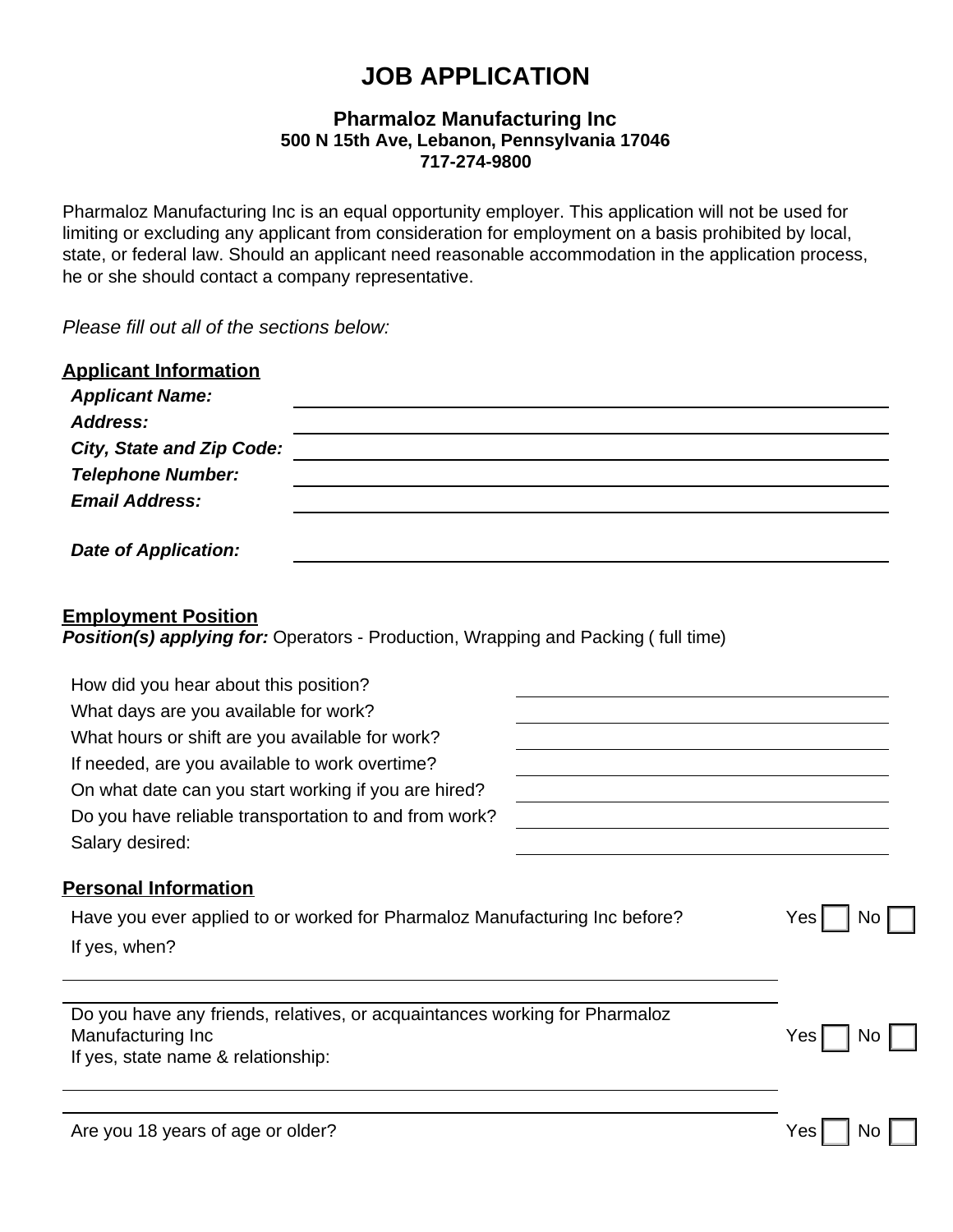| Are you a U.S. citizen or approved to work in the United States?                                        | Yes               |
|---------------------------------------------------------------------------------------------------------|-------------------|
| What document can you provide as proof of citizenship or legal status?                                  |                   |
|                                                                                                         |                   |
| Will you consent to a mandatory controlled substance test?                                              | <b>Yes</b><br>No. |
| Do you have any condition which would require job accommodations?                                       | Yes               |
| If yes, please describe accommodations required below.                                                  |                   |
|                                                                                                         |                   |
| Have you ever been convicted of a criminal offense (felony or misdemeanor)?                             | Yes<br>NO.        |
| If yes, please state the nature of the crime(s), when and where convicted and disposition of the case:  |                   |
|                                                                                                         |                   |
| (Note: No applicant will be depied employment solely on the arounds of conviction of a criminal offense |                   |

*(Note: No applicant will be denied employment solely on the grounds of conviction of a criminal offense. The date of the offense, the nature of the offense, including any significant details that affect the description of the event, and the surrounding circumstances and the relevance of the offense to the position(s) applied for may, however, be considered.)*

## **Job Skills/Qualifications**

Please list below the skills and qualifications you possess for the position for which you are applying:

*(Note: Pharmaloz Manufacturing Inc complies with the ADA and considers reasonable accommodation measures that may be necessary for eligible applicants/employees to perform essential functions. )*

# **Education and Training**

#### **High School**

| Name | Location (City<br>State) | <b>Year Graduated</b> | Degree Earned |
|------|--------------------------|-----------------------|---------------|
|      |                          |                       |               |

# **College/University**

| Name | 'City.<br>State)<br>_ocation | Year Graduated | Earned<br>Dearee F |
|------|------------------------------|----------------|--------------------|
|      |                              |                |                    |

## **Vocational School/Specialized Training**

| Name | (City<br>State)<br>∟ocation | Year Graduated | Degree Earned |
|------|-----------------------------|----------------|---------------|
|      |                             |                |               |

**Military:**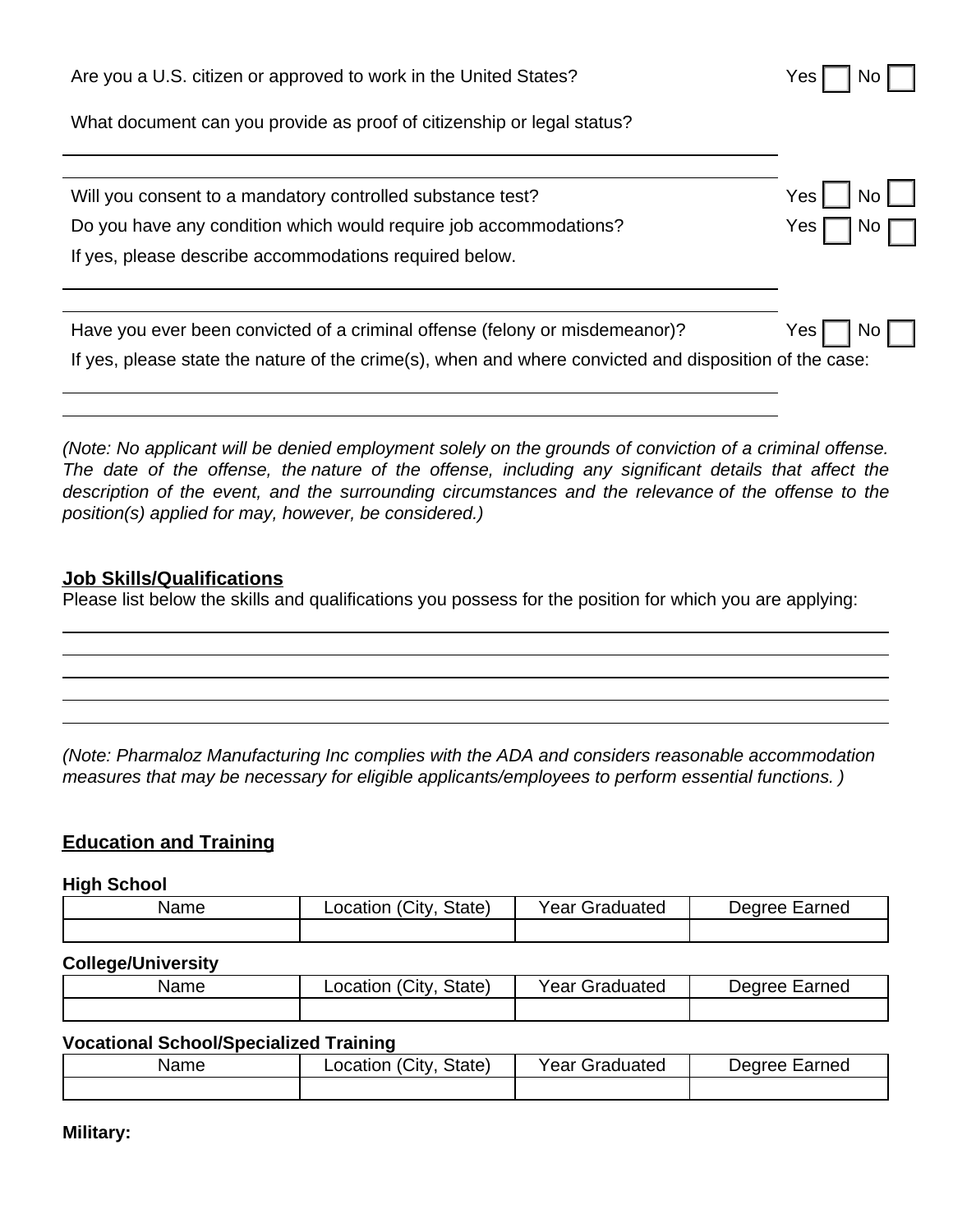What branch of the military did you enlist? What was your military rank when discharged? How many years did you serve in the military?

What military skills do you possess that would be an asset for this position?

# *Previous Employment*

| <b>Employer Name:</b>     |  |
|---------------------------|--|
| Job Title:                |  |
| <b>Supervisor Name:</b>   |  |
| <b>Employer Address:</b>  |  |
| City, State and Zip Code: |  |
| Employer Telephone:       |  |
| Dates Employed:           |  |
| Reason for leaving:       |  |
|                           |  |
| <b>Employer Name:</b>     |  |
| Job Title:                |  |
| <b>Supervisor Name:</b>   |  |
| <b>Employer Address:</b>  |  |
| City, State and Zip Code: |  |
| Employer Telephone:       |  |
| Dates Employed:           |  |
| Reason for leaving:       |  |
|                           |  |
| <b>Employer Name:</b>     |  |
| Job Title:                |  |
| <b>Supervisor Name:</b>   |  |
| <b>Employer Address:</b>  |  |
| City, State and Zip Code: |  |
| Employer Telephone:       |  |
| Dates Employed:           |  |
| Reason for leaving:       |  |

## *References*

Please provide 3 personal and professional reference(s) below:

| <b>Reference</b> | <b>Contact Information</b> |
|------------------|----------------------------|
|                  |                            |
|                  |                            |
|                  |                            |

*AT-WILL EMPLOYMENT*